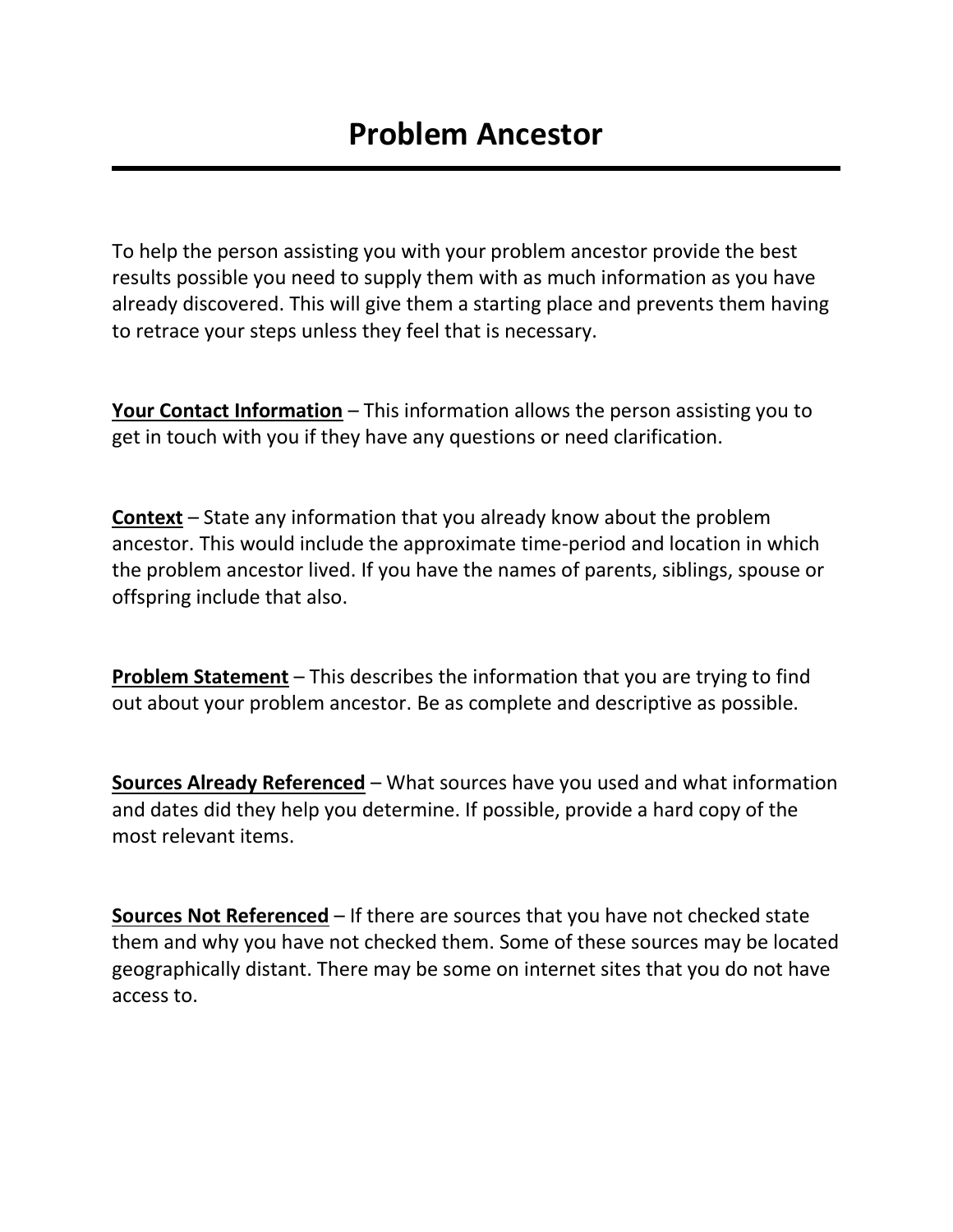# **Problem Ancestor Form**

## **Contact Information**

| Name:                      | Phone: | E-Mail: |  |  |  |
|----------------------------|--------|---------|--|--|--|
| Best Method to Contact Me: |        |         |  |  |  |
| Best Time to Contact Me:   | Day:   | Time:   |  |  |  |

#### **Context**

| Name of Problem Ancestor:      | Date of Birth:     | Place of Birth: |  |  |  |
|--------------------------------|--------------------|-----------------|--|--|--|
|                                | Date of Death:     | Place of Death: |  |  |  |
| Name of Spouse:                | Date of Birth:     | Place of Birth: |  |  |  |
| Date of Marriage:              | Place of Marriage: | Any Offspring:  |  |  |  |
| Name of Father                 | Name of Mother     | Any Siblings    |  |  |  |
| Other Locations of Importance: |                    |                 |  |  |  |
| Other Information:             |                    |                 |  |  |  |
|                                |                    |                 |  |  |  |
|                                |                    |                 |  |  |  |
|                                |                    |                 |  |  |  |

#### **Problem Statement**

 $\overline{\phantom{a}}$